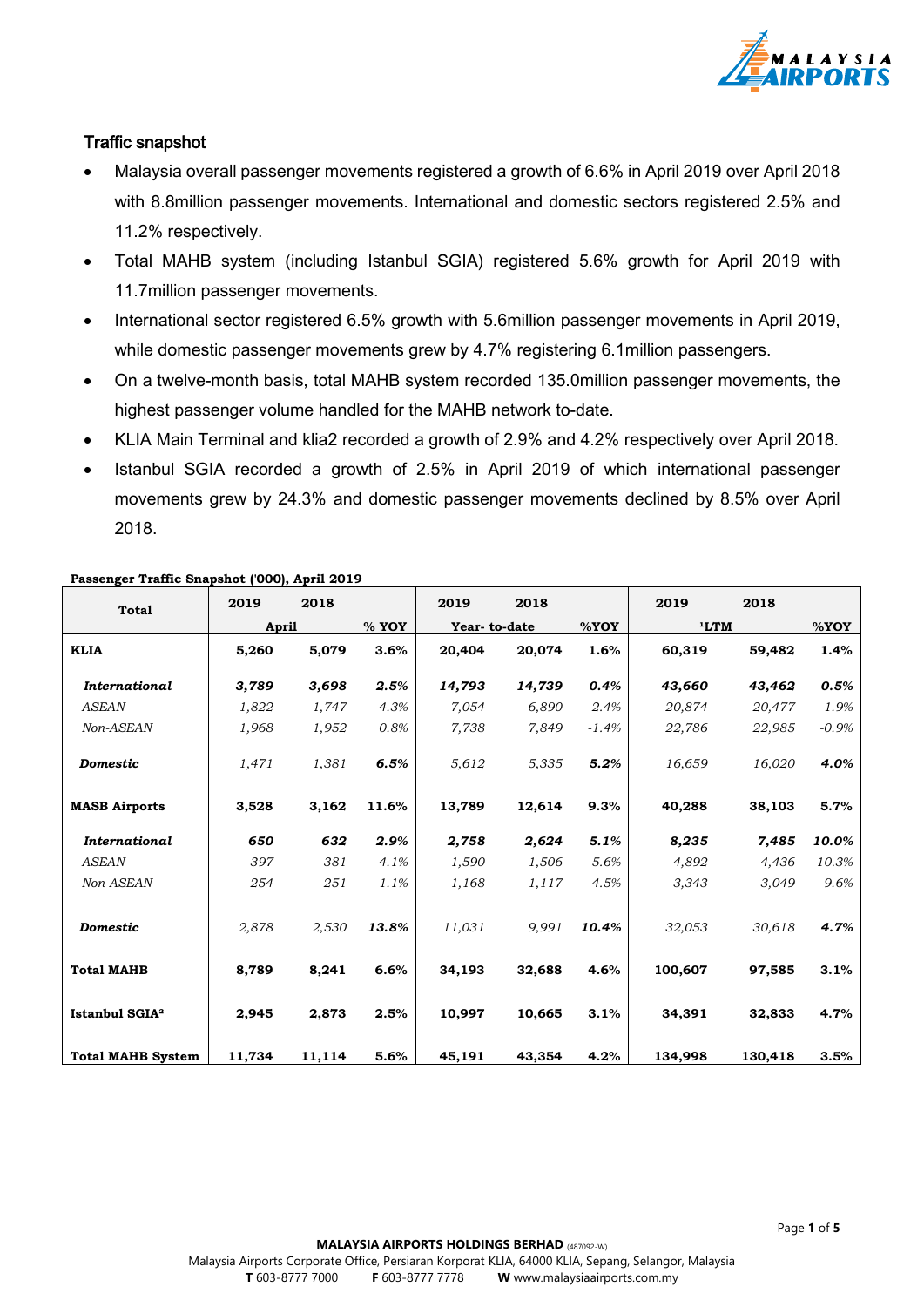| International                | 2019         | 2018  |       | 2019         | 2018   |         | 2019       | 2018   |         |
|------------------------------|--------------|-------|-------|--------------|--------|---------|------------|--------|---------|
|                              | <b>April</b> |       | % YOY | Year-to-date |        | $%$ YOY | <b>LTM</b> |        | %YOY    |
| <b>KLIA</b>                  | 3,789        | 3,698 | 2.5%  | 14,793       | 14,739 | 0.4%    | 43,660     | 43,462 | 0.5%    |
| <b>ASEAN</b>                 | 1,822        | 1,747 | 4.3%  | 7,054        | 6,890  | 2.4%    | 20,874     | 20,477 | 1.9%    |
| Non-ASEAN                    | 1,968        | 1,952 | 0.8%  | 7,738        | 7,849  | $-1.4%$ | 22,786     | 22,985 | $-0.9%$ |
|                              |              |       |       |              |        |         |            |        |         |
| <b>MASB Airports</b>         | 650          | 632   | 2.9%  | 2,758        | 2,624  | 5.1%    | 8,235      | 7,485  | 10.0%   |
| <b>ASEAN</b>                 | 397          | 381   | 4.1%  | 1,590        | 1,506  | 5.6%    | 4,892      | 4,436  | 10.3%   |
| Non-ASEAN                    | 254          | 251   | 1.1%  | 1,168        | 1,117  | 4.5%    | 3,343      | 3,049  | 9.6%    |
|                              |              |       |       |              |        |         |            |        |         |
| <b>Total KLIA &amp; MASB</b> | 4,440        | 4,330 | 2.5%  | 17,550       | 17,363 | 1.1%    | 51,895     | 50,947 | 1.9%    |
| <b>ASEAN</b>                 | 2,218        | 2,127 | 4.3%  | 8,644        | 8,396  | 3.0%    | 25,766     | 24,912 | 3.4%    |
| Non-ASEAN                    | 2,221        | 2,203 | 0.8%  | 8,906        | 8,967  | $-0.7%$ | 26,129     | 26,034 | 0.4%    |
|                              |              |       |       |              |        |         |            |        |         |
| <b>Istanbul SGIA</b>         | 1,200        | 965   | 24.3% | 4,160        | 3,464  | 20.1%   | 12,368     | 10,818 | 14.3%   |
|                              |              |       |       |              |        |         |            |        |         |
| <b>Total MAHB System</b>     | 5,640        | 5,296 | 6.5%  | 21,711       | 20,827 | 4.2%    | 64,263     | 61,764 | 4.0%    |

| <b>Domestic</b>          | 2019  | 2018  |         | 2019         | 2018   |         | 2019       | 2018   |       |
|--------------------------|-------|-------|---------|--------------|--------|---------|------------|--------|-------|
|                          | April |       | $%$ YOY | Year-to-date |        | $%$ YOY | <b>LTM</b> |        | %YOY  |
| <b>KLIA</b>              | 1,471 | 1.381 | 6.5%    | 5,612        | 5,335  | 5.2%    | 16,659     | 16,020 | 4.0%  |
| <b>MASB</b> Airports     | 2,878 | 2,530 | 13.8%   | 11,031       | 9,991  | 10.4%   | 32,053     | 30,618 | 4.7%  |
| <b>Total</b>             | 4,349 | 3,911 | 11.2%   | 16,643       | 15,325 | 8.6%    | 48,711     | 46,638 | 4.4%  |
|                          |       |       |         |              |        |         |            |        |       |
| <b>Istanbul SGIA</b>     | 1,745 | 1,907 | $-8.5%$ | 6,837        | 7.201  | $-5.1%$ | 22,023     | 22,016 | 0.03% |
|                          |       |       |         |              |        |         |            |        |       |
| <b>Total MAHB System</b> | 6,094 | 5,818 | 4.7%    | 23,480       | 22,526 | 4.2%    | 70,734     | 68,654 | 3.0%  |

*\*April is preliminary, where main variations if any lie largely from the non-scheduled or charter flights at domestic airports*

*\*\*MASB Airports refers to the 38 Malaysian airports other than KLIA/KUL operated by Malaysia Airports Sdn Bhd.*

<sup>1</sup>LTM refers to the last twelve months, up to and including the month in question *²Istanbul SGIA is Istanbul Sabiha Gokcen International Airport with the SAW three-letter International Air Transport Association (IATA) code*

| KDIA MAIII W KHAZ FASSCHECI TIAHIC SHAPSHOT ( OOO), APIH ZOTS |       |       |          |              |        |           |            |        |          |
|---------------------------------------------------------------|-------|-------|----------|--------------|--------|-----------|------------|--------|----------|
| Airport                                                       | 2019  | 2018  |          | 2019         | 2018   |           | 2019       | 2018   |          |
|                                                               | April |       | % YOY    | Year-to-date |        | %YOY      | <b>LTM</b> |        | %YOY     |
| <b>KLIA Main Total</b>                                        | 2,439 | 2,371 | 2.9%     | 9,412        | 9,277  | 1.4%      | 28,256     | 28,129 | 0.5%     |
| International                                                 | 1,953 | 1,917 | 1.9%     | 7,606        | 7,576  | 0.4%      | 22,900     | 22,551 | 1.6%     |
| <b>ASEAN</b>                                                  | 752   | 754   | $-0.2\%$ | 2,896        | 2,897  | $-0.05\%$ | 8,880      | 8,704  | 2.0%     |
| Non-ASEAN                                                     | 1,201 | 1,163 | 3.3%     | 4,711        | 4,679  | 0.7%      | 14,021     | 13,847 | 1.3%     |
| Domestic                                                      | 486   | 454   | 7.0%     | 1,806        | 1,701  | 6.1%      | 5,356      | 5,579  | $-4.0\%$ |
| klia2 Total                                                   | 2,821 | 2,709 | 4.2%     | 10,993       | 10,797 | 1.8%      | 32,063     | 31,353 | 2.3%     |
| International                                                 | 1,836 | 1,782 | $3.0\%$  | 7,186        | 7,163  | 0.3%      | 20,760     | 20,911 | $-0.7\%$ |
| <b>ASEAN</b>                                                  | 1,069 | 993   | 7.7%     | 4,159        | 3,993  | 4.1%      | 11,995     | 11,773 | 1.9%     |
| Non-ASEAN                                                     | 767   | 789   | $-2.8%$  | 3,028        | 3,170  | $-4.5%$   | 8,765      | 9,138  | $-4.1%$  |
| <b>Domestic</b>                                               | 985   | 927   | 6.3%     | 3,806        | 3.634  | 4.8%      | 11,303     | 10.442 | 8.3%     |

**KLIA Main & klia2 Passenger Traffic Snapshot ('000), April 2019**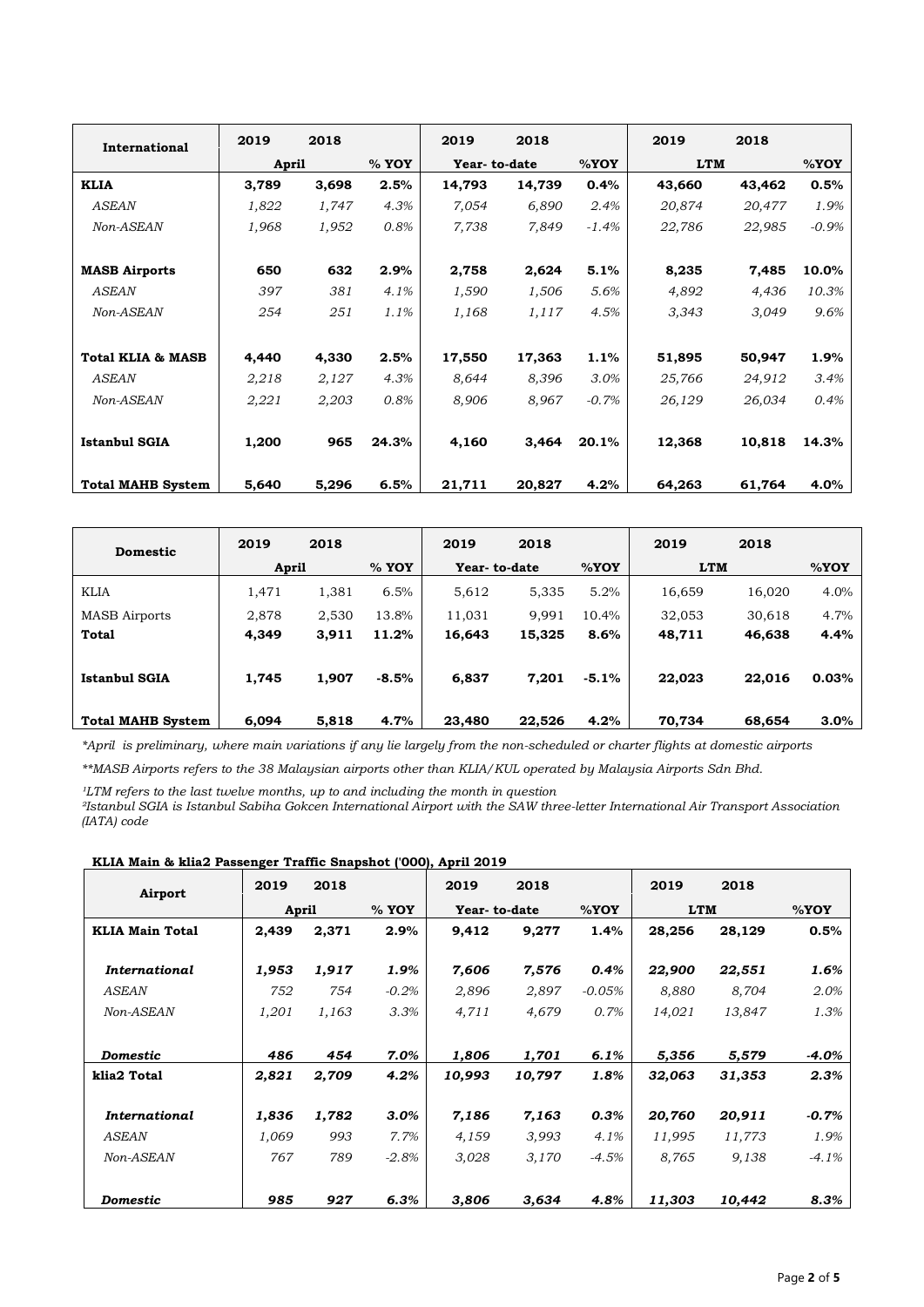### **Aircraft Traffic Snapshot, April 2019**

| <b>Total</b>             | 2019   | 2018   |         | 2019         | 2018    |      | 2019       | 2018      |      |
|--------------------------|--------|--------|---------|--------------|---------|------|------------|-----------|------|
|                          | April  |        | $%$ YOY | Year-to-date |         | %YOY | <b>LTM</b> |           | %YOY |
| <b>KLIA</b>              | 33,722 | 33,028 | 2.1%    | 132,570      | 131,494 | 0.8% | 399,828    | 393,172   | 1.7% |
| <b>MASB</b> Airports     | 39,304 | 38,098 | 3.2%    | 154,596      | 152,071 | 1.7% | 467,727    | 459,236   | 1.8% |
| Total                    | 73,026 | 71,126 | 2.7%    | 287,166      | 283,565 | 1.3% | 867,555    | 852,408   | 1.8% |
| Istanbul SGIA            | 18,437 | 18,348 | 0.5%    | 71,574       | 69,897  | 2.4% | 226,423    | 216,332   | 4.7% |
| <b>Total MAHB System</b> | 91,463 | 89,474 | 2.2%    | 358,740      | 353,462 | 1.5% | 1.093.978  | 1.068.740 | 2.4% |

| International            | 2019   | 2018   |         | 2019         | 2018    |         | 2019       | 2018    |         |
|--------------------------|--------|--------|---------|--------------|---------|---------|------------|---------|---------|
|                          | April  |        | $%$ YOY | Year-to-date |         | %YOY    | <b>LTM</b> |         | %YOY    |
| <b>KLIA</b>              | 22,800 | 22,718 | $0.4\%$ | 90,426       | 91,510  | $-1.2%$ | 273,873    | 274.766 | $-0.3%$ |
| <b>MASB</b> Airports     | 5,836  | 5,853  | $-0.3%$ | 23,435       | 24,059  | $-2.6%$ | 73,364     | 68,199  | 7.6%    |
| <b>Total</b>             | 28,636 | 28,571 | 0.2%    | 113,861      | 115,569 | $-1.5%$ | 347,237    | 342,965 | 1.2%    |
| Istanbul SGIA            | 8,045  | 6,733  | 19.5%   | 29,428       | 24,872  | 18.3%   | 87,759     | 77,910  | 12.6%   |
| <b>Total MAHB System</b> | 36,681 | 35,304 | $3.9\%$ | 143,289      | 140,441 | 2.0%    | 434,996    | 420,875 | 3.4%    |

| <b>Domestic</b>          | 2019   | 2018   |           | 2019         | 2018    |          | 2019       | 2018    |      |
|--------------------------|--------|--------|-----------|--------------|---------|----------|------------|---------|------|
|                          | April  |        | $%$ YOY   | Year-to-date |         | %YOY     | <b>LTM</b> |         | %YOY |
| <b>KLIA</b>              | 10,922 | 10,310 | 5.9%      | 42.144       | 39.984  | 5.4%     | 125,955    | 118,406 | 6.4% |
| <b>MASB</b> Airports     | 33.468 | 32,245 | 3.8%      | 131,161      | 128,012 | 2.5%     | 394,363    | 391.037 | 0.9% |
| Total                    | 44,390 | 42,555 | 4.3%      | 173,305      | 167,996 | 3.2%     | 520,318    | 509,443 | 2.1% |
| Istanbul SGIA            | 10,392 | 11,615 | $-10.5\%$ | 42.146       | 45.025  | $-6.4\%$ | 138,664    | 138.422 | 0.2% |
| <b>Total MAHB System</b> | 54.782 | 54,170 | 1.1%      | 215,451      | 213,021 | 1.1%     | 658,982    | 647.865 | 1.7% |

## Traffic performance for MAHB's network of airports

MAHB network of airports (including Istanbul SGIA) recorded 11.7million passengers in April 2019, a 5.6% growth over April 2018. International traffic recorded 5.6million passengers with a year-on-year increase of 6.5% while domestic traffic grew by 4.7% recording 6.1million passengers compared to the same period a year ago. On a last-twelve-month basis, the total MAHB network of airports registered 3.5% growth with 135.0million passengers, the highest traffic handled for 12 months by the network of airports. Overall aircraft movements increased by 2.2% with international and domestic aircraft movements registering an increase of 3.9% and 1.1% respectively over April 2018.

Airports in Malaysia registered 8.8million passengers in April 2019, a 6.6% year-on-year growth over April 2018. International sector recorded 4.4million passengers with a 2.5% increase while domestic sector grew by 11.2% with 4.3million passengers. International passenger movements for ASEAN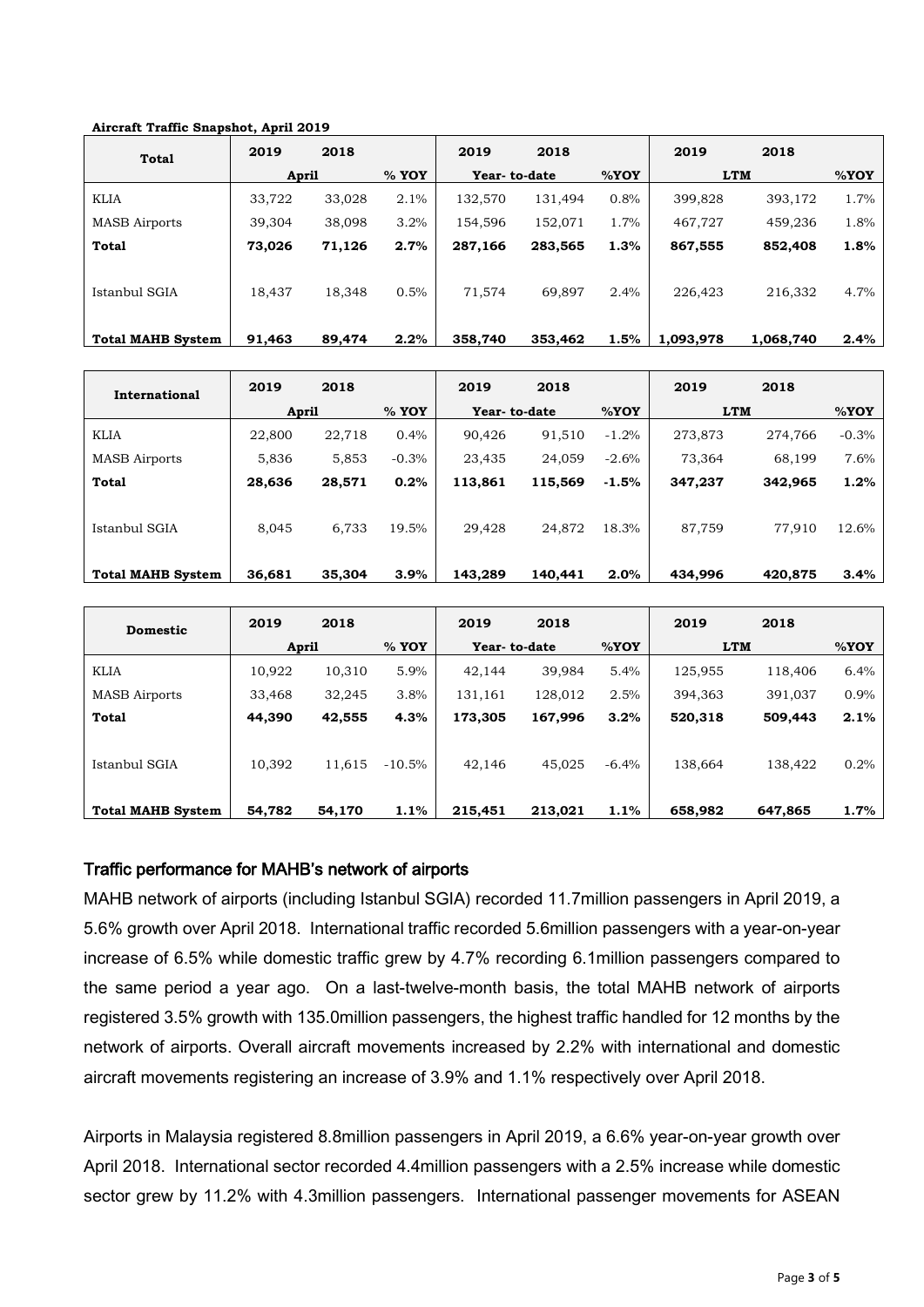and non-ASEAN countries grew by 4.3% and 0.8% respectively with 2.2million passenger movements for each sector. Overall aircraft movements increased by 2.7%. International and domestic aircraft movements grew by 0.2% and 4.3% respectively over April 2018. Overall average load factor was 76.3% in April 2019, an increase of 0.8 percentage points compared with April 2018.

KLIA passenger movements recorded a 3.6% increase over April 2018 with 5.3million passenger movements. ASEAN sector recorded a total of 1.8million passenger movements with a 4.3% growth while 2.0million passengers were recorded for non-ASEAN with 0.8% growth. April 2019 passenger movements for KLIA Main Terminal and klia2 grew by 2.9% and 4.2% respectively. The last-twelvemonth passenger traffic for KLIA Main Terminal recorded 28.3million passenger movements, an increase of 0.5% while klia2 increased by 2.3% with 32.1million over the same corresponding period last year. Overall aircraft movements at KLIA increased by 2.1% over the same month last year. International aircraft movements at KLIA registered an increase of 0.4% while domestic aircraft movements registered a growth of 5.9%. Overall average load factor was 79.1% in April 2019, an increase of 0.8 percentage points compared with April 2018.

Passenger movements at MASB Airports increased by 11.6% year-on-year over April 2018 with 3.5million passenger movements in April 2019. International passenger movements increased by 2.9% recording 0.7million passengers. ASEAN and non-ASEAN passenger movements recorded an increase of 4.1% and 1.1% respectively over April 2018. Domestic passenger movements recorded a double-digit growth of 13.8% with 2.9million passengers in April 2019. Aircraft movements in April 2019 increased by 3.2%. The international movements declined by 0.3% while domestic aircraft movements increased by 3.8% over April 2018. Overall average load factor for MASB airports was 72.4% in April 2019, an increase of 1.1 percentage points compared with April 2018.

Istanbul SGIA passengers grew by 2.5% in April 2019 over the same period last year with 2.9million passengers. International passenger movements increased by 24.3% with 1.2million while domestic sector declined by 8.5% with 1.7million passengers over April 2018. International aircraft movements increased by 19.5% while the domestic aircraft movements declined by 10.5% over the same corresponding month last year.

## Overview of traffic

MAHB network of airports' overall passenger movements of 5.6% over April 2018 is a credible improvement in performance compared to previous months of 2019. The absolute numbers in passenger movements registered by the network of airports in the last four months does show a shift of traffic to a new higher level.